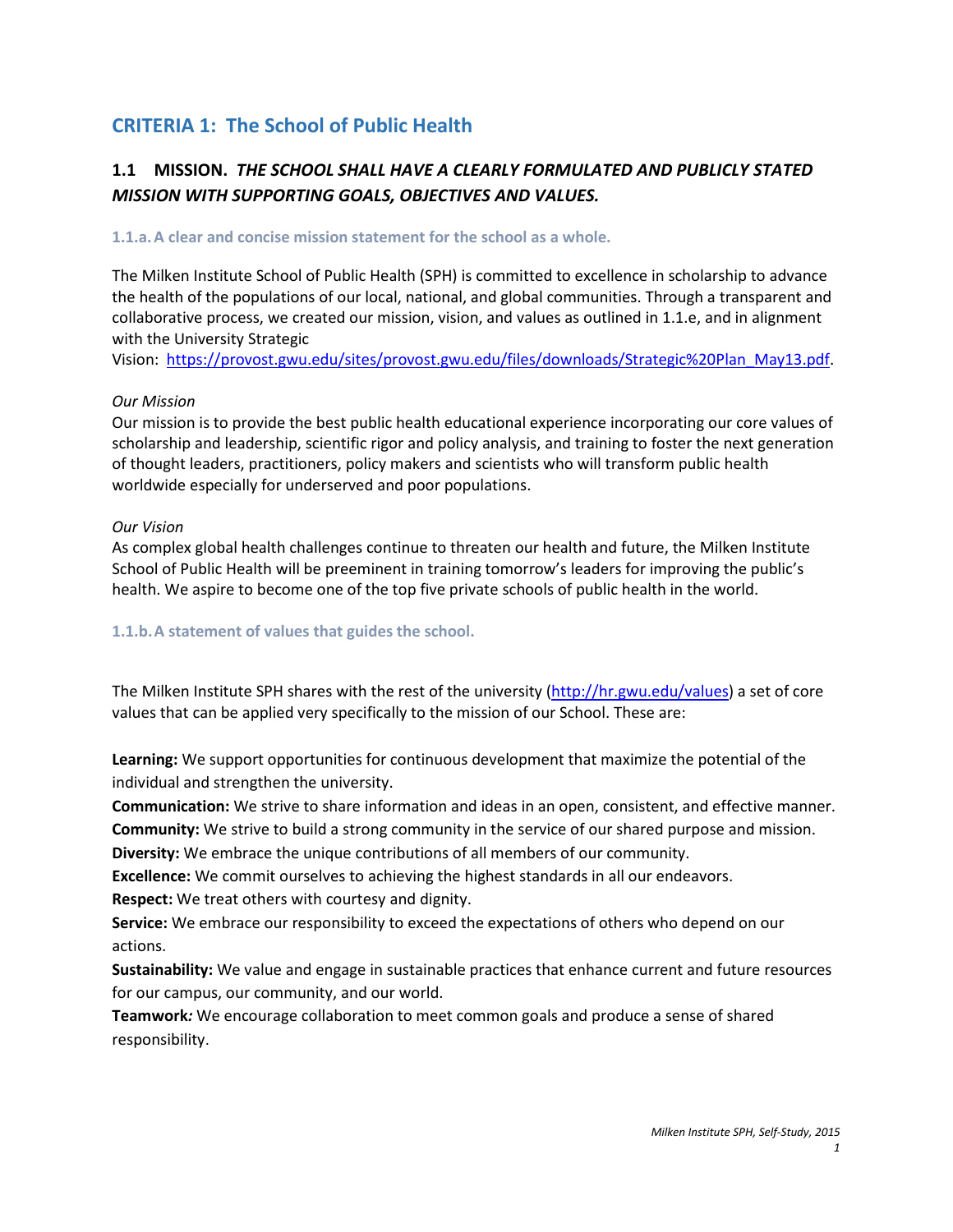**1.1.c. One or more goal statements for each major function through which the school intends to attain its mission, including at a minimum, instruction, research and service.**

The SPH has established the following goals:

- 1. Raise the prominence and visibility of the Milken Institute SPH as one of the top ten schools of public health in the country;
- 2. Deepen the culture of excellence in education;
- 3. Propel the School's interdisciplinary research portfolio to national prominence;
- 4. Integrate the School's global health initiatives in alignment with GW's institutional global impact goals;
- 5. Leverage health policy expertise to impact policies and improve public health;
- 6. Be at the forefront of GW institutional initiatives on citizenship and leadership; and
- 7. Increase financial strength.

**1.1.d. A set of measurable objectives with quantifiable indicators related to each goal statement.** 

#### **GOAL ONE:**

Raise the prominence and visibility of the SPH to one of the top ten schools of public health in the country.

- Objective 1: Recruit and retain a diverse and expert faculty.
- Objective 2: Recruit and enroll top-tier students.
- Objective 3: Establish and implement a robust communications plan.

#### **GOAL TWO:**

Deepen the culture of excellence in education.

- Objective 1: Provide state-of-the-art facilities for teaching and learning.
- Objective 2: Expand range of applied learning opportunities to broader community.
- Objective 3: Deepen faculty development for teaching.
- Objective 4: Deploy comprehensive and inclusive systems for ongoing evaluation and feedback.

#### **GOAL THREE:**

Propel the School's interdisciplinary research portfolio to national and international prominence.

- Objective 1: Foster a culture of research excellence through capacity building, collaboration, and collegiality across departments, faculty, and staff.
- Objective 2: Provide state-of-the-art physical research facilities.
- Objective 3: Increase externally funded research conducted at the SPH.
- Objective 4: Enhance the scholarly output of SPH faculty, research staff, and students.
- Objective 5: Elevate the visibility of GW SPH research to the school, university, national, and international audiences.
- Objective 6: Cultivate doctoral and Post-doctoral research training platforms.

#### **GOAL FOUR:**

Integrate the School's global health initiatives in alignment with GW's institutional global impact goals.

- Objective 1: Expand expertise and leadership in global health.
- Objective 2: Establish collaborative, organized centers for Global Research and Education.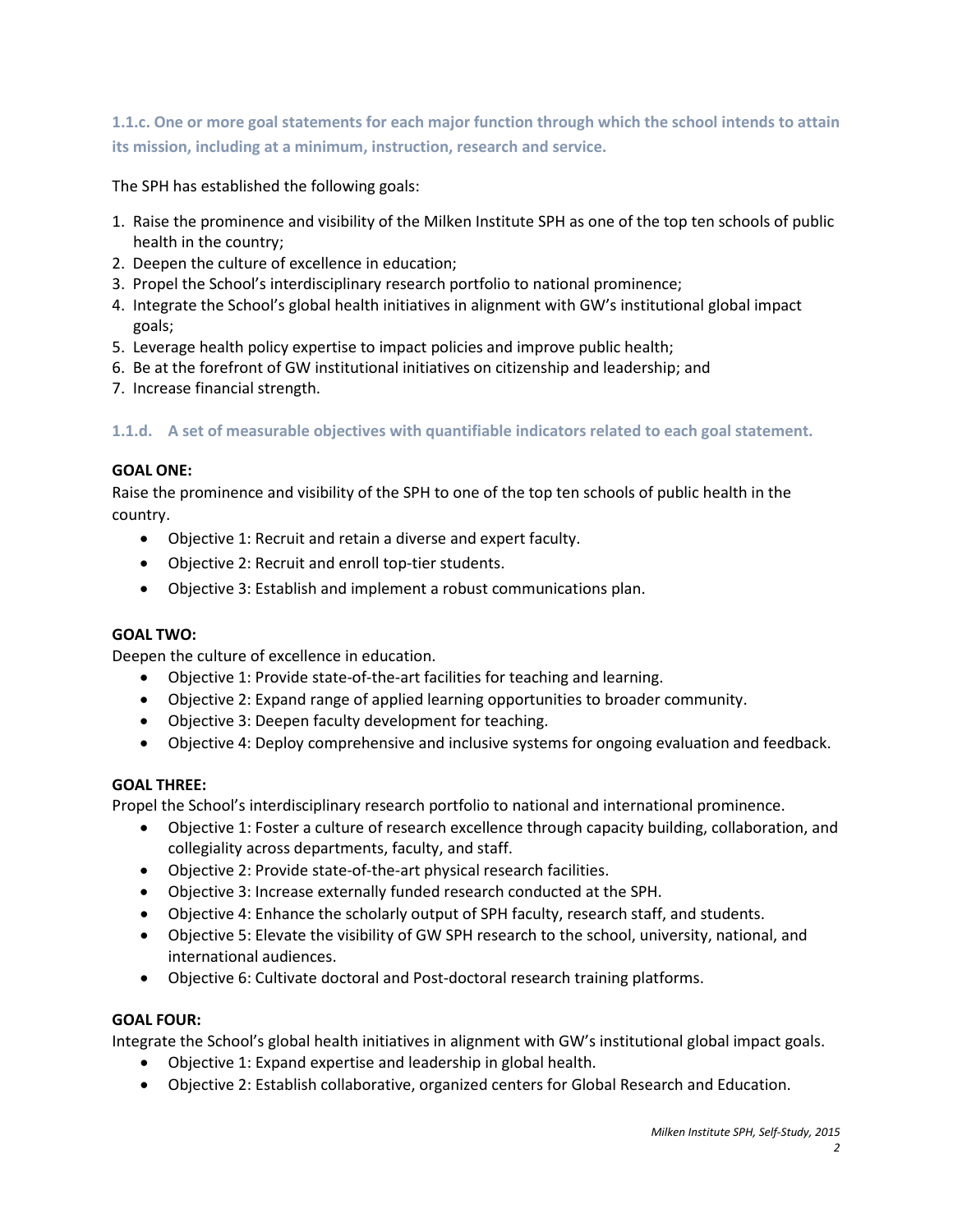- Objective 3: Develop model curricula for global health research and training.
- Objective 4: Develop a robust infrastructure for global research.

#### **GOAL FIVE:**

Leverage health policy expertise to impact policies and improve public health.

- Objective 1. Build strength in health economics and global health policy.
- Objective 2. Strengthen linkages between policy and management.
- Objective 3. Generate resources to respond to critical policy issues.
- Objective 4: Support faculty in communicating results of research to policy makers.
- Objective 5: Redesign Health Policy curriculum to be responsive to changing workforce demands.
- Objective 6: Increase funding for PhD students in Public Policy and Admin (HP track).
- Objective 7. Convene key stakeholders and decision makers around high priority issues.

#### **GOAL SIX:**

Be at the forefront of GW institutional initiatives on citizenship and leadership.

- Objective 1: Recognize and reward university, community and professional service.
- Objective 2: Foster a mindset of interdisciplinary and inter-professional service leadership among faculty, staff and students.
- Objective 3: Expand the School's faculty and staff-led practice-based partnerships, and the options available for the required student practicum experience.
- Objective 4: Engage with local institutions to develop and implement policies and programs to improve health locally.

#### **GOAL SEVEN:**

Increase financial strength.

- Objective 1: Establish a forward looking budget process that engages all SPH leadership.
- Objective 2: Raise \$25M for construction of new buildings.
- Objective 3: Meet GW Campaign goals.
- Objective 4: Create more opportunities for revenue growth.

**1.1.e.Description of the manner through which the mission, values, goals and objectives were developed, including a description of how various specific stakeholder groups were involved in their development.**

Until 2010-2011 the School was housed within an administrative unit of the University known as the Medical Center, and the Dean reported to the Vice Provost/Vice President for Health Affairs (VPHA). The Medical Center was comprised of the School of Medicine and Health Sciences (SMHS), the School of Public Health and Health Services (SPHSH) and the School of Nursing (SON). All research funding in the Medical Center was directed through a separate research entity that was headed by the Medical Center's Assistant Vice President for Research, who also reported to the VPHA. Likewise, there were AVPs for Development and Alumni Relations, Communications, and Finance. In May 2010 the GW Board of Trustees directed the University administration to begin a review of the organizational structure of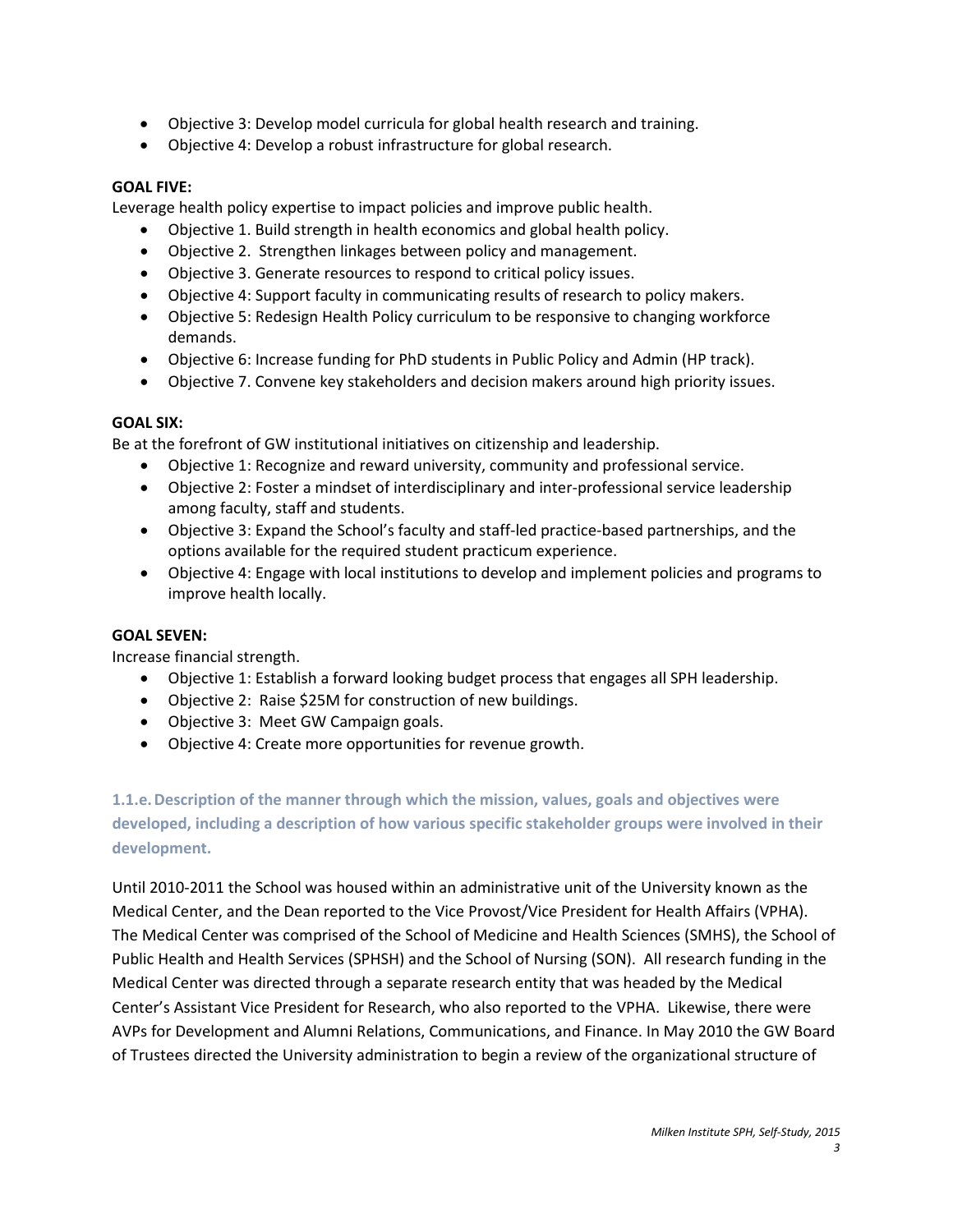the GW Medical Center and define a long-term strategy for the three schools. Several factors had driven this request:

- Rapid change and growth within the health care industry and the demands placed on higher education to support these transformations.
- Prior transitions in which the GW Hospital and the GW Medical Faculty were spun off from the university.
- Questions about whether the shared resource model within the Medical Center was adequately supporting the growing needs of each of the three independent schools.

An external health services consulting firm, BDC Advisors, LLC, assisted in the review and made recommendations on alternative structures that would support a sustainable model for the future. After "Phase I" of the process (Organizational Assessment), BDC made a number of recommendations. Relevant to the SPH, they recommended that GW change the reporting relationship of the deans (including public health) to the Provost, thus eliminating the Vice Provost/VP Health Affairs as a separate position. They felt that this new arrangement would eliminate unnecessary complexity and expense, strengthen the role of the three deans, and promote the development of both the SPH and SON as vital independent professional educational programs. The resulting re-organization was intended to further the university's goal to create a vision and a model that would allow GW's health care initiatives to grow and bring parity between its structure and those of peer institutions.

GW accepted this recommendation; between November 2010-May 2011 we carried out "Phase II" (Structure, Vision and Strategy). Across all three schools, faculty were frequently engaged by Deans and by President Knapp to obtain input in restructuring, as well as building a vision and strategy. Functions were reviewed across the organization. A very intensive joint planning process began in June 2011 that resulted in a blueprint for implementation of the reorganization.

At that point, a separate budget was created for the SPH that included its research as well as academic revenues. As of July 1, 2011 the SPH was a separate entity from the Medical Center, with the Dean reporting to the Provost. As of that point, the SPH had full citizenship in terms of representation in university-wide governance process. However, a three-year "shared services" agreement was created such that the SMHS continued to provide services to the SPH until the SPH was able to transition to its own independent staffing for Information Technology, Development and Alumni Relations, Communications, and Classroom Support. With the exception of classroom support, these transitions occurred between 2011 and 2012, at which point these service agreements were terminated. The SPH obtained its own classrooms in Fall 2014 after moving into the new SPH building. Additional agreements continue to cover the SPH utilization of space in the SMHS for laboratories in Ross Hall, as well as the services of the SMHS Himmelfarb Medical Library.

Upon the separation of the Medical Center in 2011, SPH began to establish the foundation for developing a vision for the school that focused on:

- Building on our excellence in teaching and public health practice;
- Growing new efforts in interdisciplinary research and development;
- Updating, and expanding, academic program offerings; and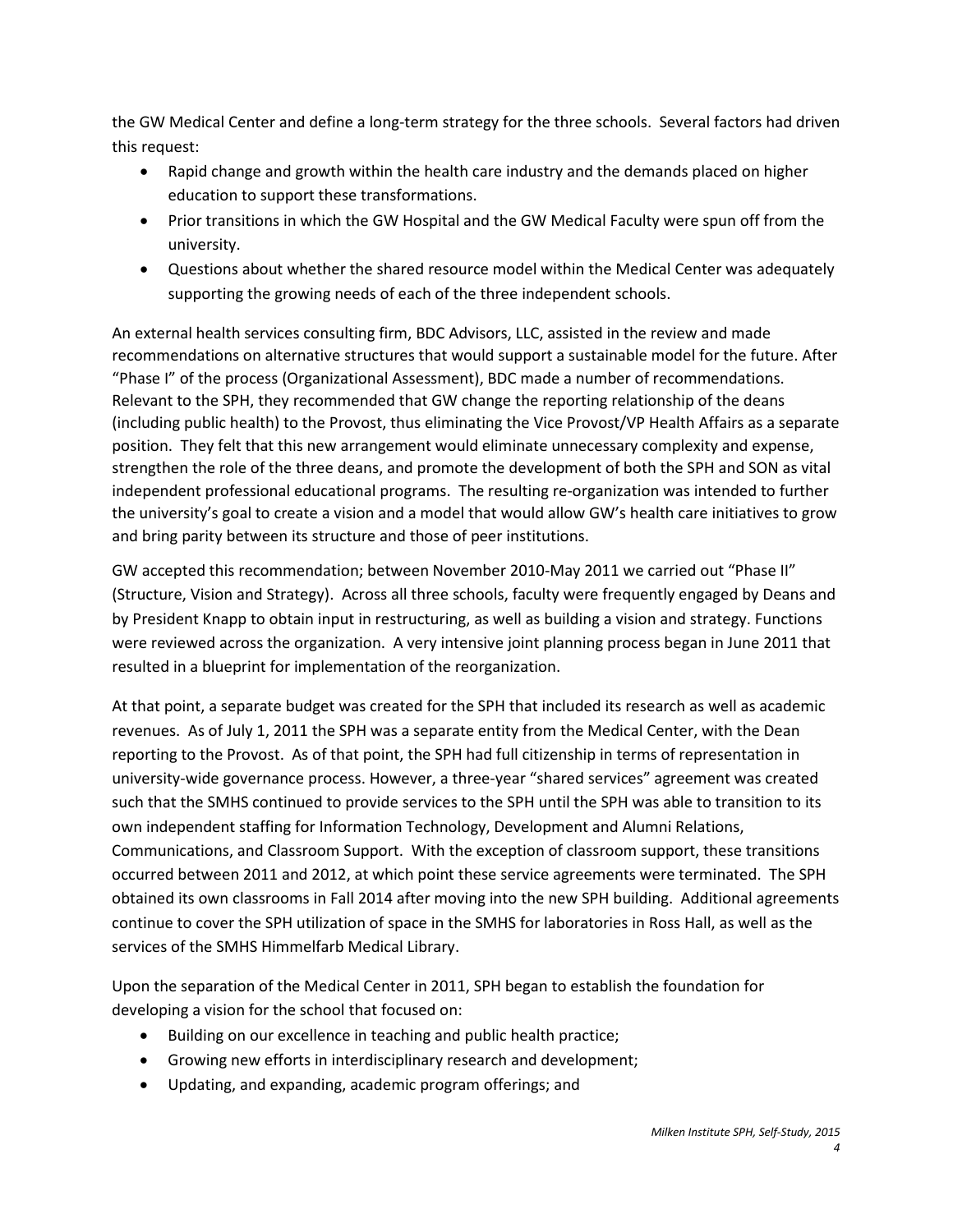• Aggressive recruitment efforts to attract interdisciplinary and renowned faculty.

In order to support these efforts, the SPH also began to develop of an administration that would support the academic, research, and operational needs of the school as well as its efforts to raise the visibility and the prominence of the School over the next 10 years.

As a result of the dissolution of the Medical Center, the School dedicated much of the initial stages for establishing its new mission, values, goals, and objectives by seeking internal and external stakeholder engagement.

## **Internal Engagement: GW Administration**

Internally, we worked closely with the Office of the Provost, the GW Budget Office the Office for the Vice President for Research (OVPR), and the Business Management and Analysis Group. The Deans of the three schools established regular standing meetings to discuss industry and organizational challenges as well as shared interests such as the Himmelfarb Library and the development of laboratory infrastructure. A number of other Schools at GW also played an important role in this transition, most notably, the School of Law, the Columbian College of Arts and Sciences and the School of Engineering and Applied Sciences.

Relative to faculty and staff, we worked closely with the Division of Human Resources to build the new structure of the School. This included using market survey data to analyze and identify the structure needed to support the growth of the school. Between 2011-2014 the following administrative and academic offices were developed that did not previously exist at the School:

- Office of Communications and External Relations
- Office of Development and Alumni Relations
- Office of Human Resources
- Office of Faculty Affairs
- Office of Information Technology
- Office of Finance and Administration
- Office of Research Excellence
- Office of Practice

In most cases, these functions were completely new to the SPH and we needed to recruit a completely new cadre of leaders. In 2011 we recruited a new, experienced Associate Dean for Academic Affairs; and in 2012 we recruited Associate Deans for Research and for Public Health Practice, doubling faculty effort dedicated to decanal activities.

## **Internal Engagement: GW SPH Faculty, Staff and Students**

Upon arrival at GW in August 2010, the Dean established a schedule of regular meetings with the SPH Department Chairs. The purpose of these meetings was to develop a joint governance model based on developing the strength within departmental operations and departmental committees, as well as a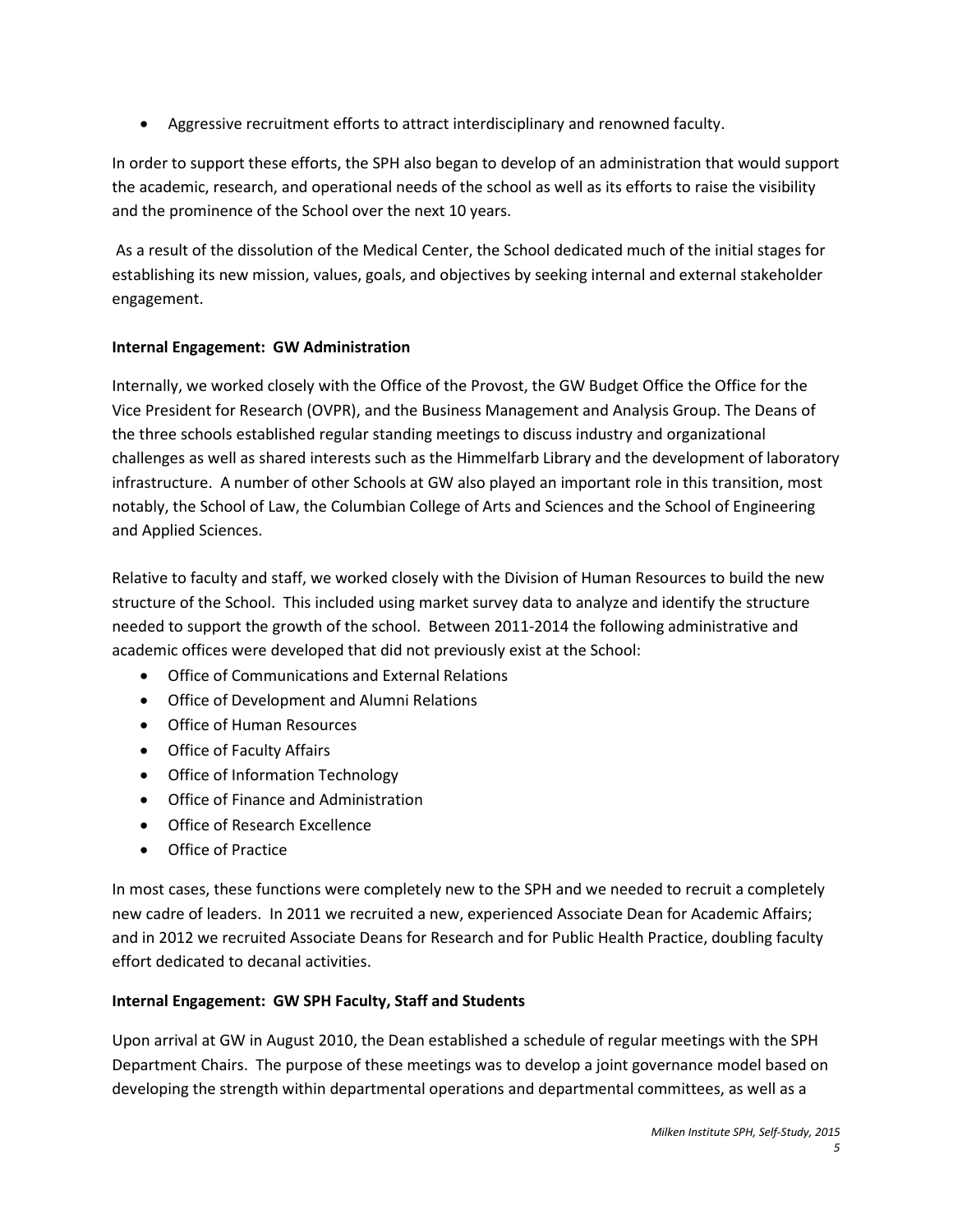schedule for regular faculty meetings to open up channels of communications across departments. In 2009 the SPH had been found to be out of compliance with certain provisions of the University Faculty Code, necessitating a number of changes in process as well as the recruitment of additional tenure track faculty members.

In November 2010 the Dean informed the SPH Faculty of impending transitions that had been approved by the Board of Trustees. Targeted areas for review and assessment by the faculty included:

- opportunities to pilot a school-based research infrastructure for pre- and post- award management;
- defining the roles and responsibilities of Development, Alumni Relations and Communications functions;
- space management;
- designing a permanent academic home for the School; and
- structuring governance issues.

The Trustees charged the School with developing new governance processes in harmony with the University Faculty Code, to be completed by the end of December 2010, and to be reported to the Trustees no later than the end of January 2011. Final governance procedures, created with input from the School's community – department chairs, faculty, students, and staff –were voted on by the faculty and approved by Provost Lerman.

These steps were accomplished primarily via appointment of faculty-driven committees representing all of our departments, (e.g., an *ad hoc* bylaws committee to address both the reorganization and the requirements of the faculty code, as well as a committee that completed the overhaul of our APT criteria.) The new bylaws established the School Executive Committee, procedures for establishment of search committees, and a schedule for the SPH Faculty Assembly meetings. In 2011 new bylaws and new APT criteria were adopted by the SPH Faculty Assembly. An important feature of these new bylaws was to establish broad representation in the SPH governance processes, with engagement not only of regular faculty but also research faculty, at every possible turn and within the limits imposed by the University Faculty Code.

We also took steps to support our Public Health Student Association (PHSA) and to find ways for them to participate in the governance of the school. Nearly every committee now has student representation, whether in voting or nonvoting capacities. The PHSA has steadily grown in strength and autonomy, and has become much more engaged in our ongoing efforts to build the vision and mission of the SPH.

## **External Engagement: Key stakeholders**

In 2010 the SPH had an active Health Services Management and Leadership (HSML) Alumni Association, but an existing Dean's Council that had not met for two years and a defunct SPH Alumni Association. Within the Medical Center, only 0.5 FTE supported all SPH fundraising and alumni relations. We had much room to improve.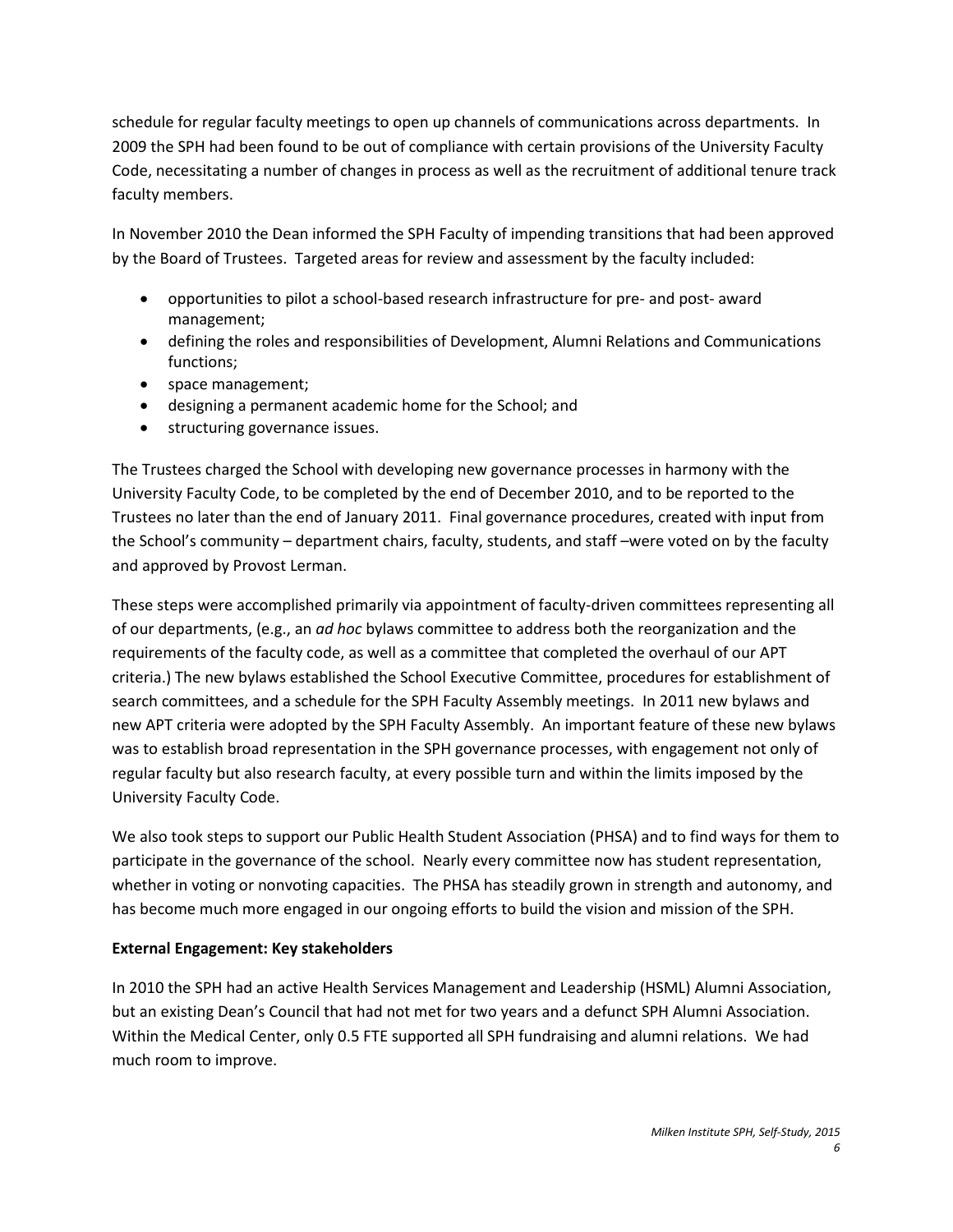The Dean's Council was reactivated and reinvigorated (see below) and networking became a priority. Via the HSML Alumni Association and ongoing alumni events that were hosted by the Medical Center, the SPH was able to reconnect with many alumni. Additionally, because of its location, the SPH has strong connections with numerous alumni, and others, who work in the many federal, state, local, global NGO, community and other health and healthcare entities in the DC area. Many of these individuals are actively engaged in the school as instructors, mentors, practicum supervisors, and employers of our graduates. We began holding events and extending invitations to school functions for these constituents. Our faculty are actively engaged with Academy Health, the APHA, the National Academy of Medicine and other organizations, through which we are able to reconnect with many alumni, who helped provide insights into the developments in public health and healthcare, relevant to our educational programs.

To formally solicit external stakeholder engagement, the SPH Dean's Council had its inaugural meeting February 2011. Council members included prominent alumni, GW supporters and supporters from the broader Washington DC community. Members of the council were expected to contribute to the growth and development of the School and provide valuable guidance and input to the SPH regarding strategic programs, initiatives and philanthropy. They worked to strengthen the School's reputation and relationships not only with alumni, but with individuals who are influential in government and business and organizations in the local, national, and international communities. Members of the Council were committed to help increase the visibility of the SPH; provide assistance in outreach and public relations efforts; engage and assist in ongoing philanthropic endeavors; and serve in an advisory capacity on a number of the SPH initiatives, including finalizing plans for our new building. The Dean's Council met two-three times per year between 2011-2015 and has provided valuable input on the SPH vision, mission and values as well as a broad array of other objectives.

## **Strategic Planning**

The development of the mission and values were further refined within the School's strategic planning processes. Below is a brief overview of the evolution of the strategic planning process since AY 2011 when the School became independent from the Medical Center. The plan has guided our processes for developing new governance structures and for occupying the new building, as well as to envision the ways and areas in which the School would grow.

## **FIRST STRATEGIC PLANNING PHASE (2011- 2014)**

Prior to the Medical Center reorganization, the SPH had been operating using a Strategic Plan developed in May 2008. Our new status within the University, along with changes in our external environment, required renewed strategic planning. A Strategic Planning process has continuously engaged our (growing) faculty even as the SPH was undergoing major developmental transitions.

*May 31, 2011: Strategic Planning Retreat, leadership retreat that included all SPH professors and leaders of academic programs.* This one-day meeting was held offsite and had the following objectives: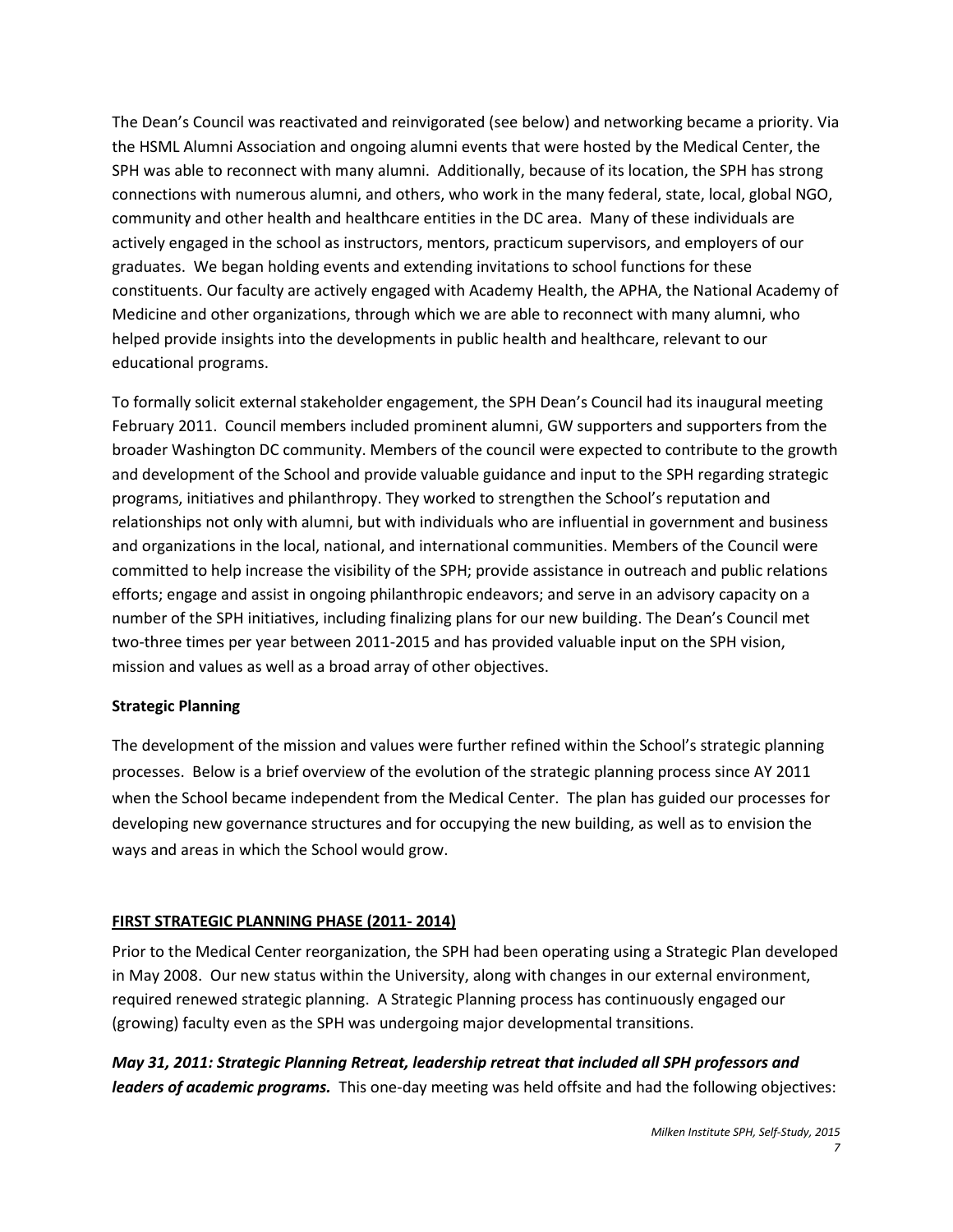- Serve as the starting point for a strategic planning process;
- Create a common understanding of current obstacles and future opportunities to shape our planning in the months ahead; and
- Provide a forum for collaboration, creativity, and strategic idea generation.

The retreat identified a number of important themes that were carried through in subsequent planning processes. First, while there was strong support for the vision and mission that had been articulated in 2008, there was concern about the capacity of the school to address that mission. Three sets of breakout groups were formed that addressed: (1) Identification of obstacles; (2) improving educational programs; and (3) building research. Subsequent feedback from these groups assured that many perspectives were heard across the faculty. The most important overarching themes were the need to: increase communications and transparency; improve our research infrastructure; address faculty development and mentoring; increase collaboration; improve systems; and better leverage our location as a differentiator.

*November 29-30, 2011: Strategic Planning Retreat, Taking Responsibility to Imagine Our Future, inclusive of all SPH faculty.* This two-day event continued the work of the May retreat, and utilized an Open Meeting format, supporting the development of shared ideas in a dynamic format. All faculty, including adjunct faculty, were invited. The outcome of this retreat was the prioritization of nine themes that were each developed further by working groups. The working groups, established in December 2011, were each chaired by one of the SPH department chairs or vice chairs; each included representation from every department, and was also inclusive of student and staff representation. They consisted of: distance education (R. Burke); executive education (D. Verme); doctoral education (L. DiPietro); research (A. Greenberg); laboratory science (M. Perry); global health (J. Sherry); school of public health community-building (J. Cawley); and community health (P. Lantz). Final working group reports were completed and distributed in April 2012 to all faculty post-retreat. An *ad hoc* Strategic Planning Steering Committee, that included broad representation from across the SPH, was appointed and met as described below. See *ERF 1.1.e.: Strategic Planning Steering Committee*.

*April 11, 2012: Strategic Planning Committee Retreat.* Each strategic planning working group presented a report to the Steering Committee, followed by a discussion about recommended action steps. Working group reports contained the following information: opportunity/problem statement; strengths and weaknesses; stakeholders; objectives; and recommendations. After reviewing these reports, the steering committee developed recommendations for updating the school's vision, mission, and values statements to reflect the input from multiple sources, both internally and externally. These were subsequently reviewed at a meeting of the School Faculty Assembly. The full agenda for this meeting and the working group reports can be found in *ERF 1.1.e.: Strategic Planning Meeting April 2012*. The final draft Strategic Plan that emerged from this process was completed by August 2012 and the Steering Committee was sunsetted.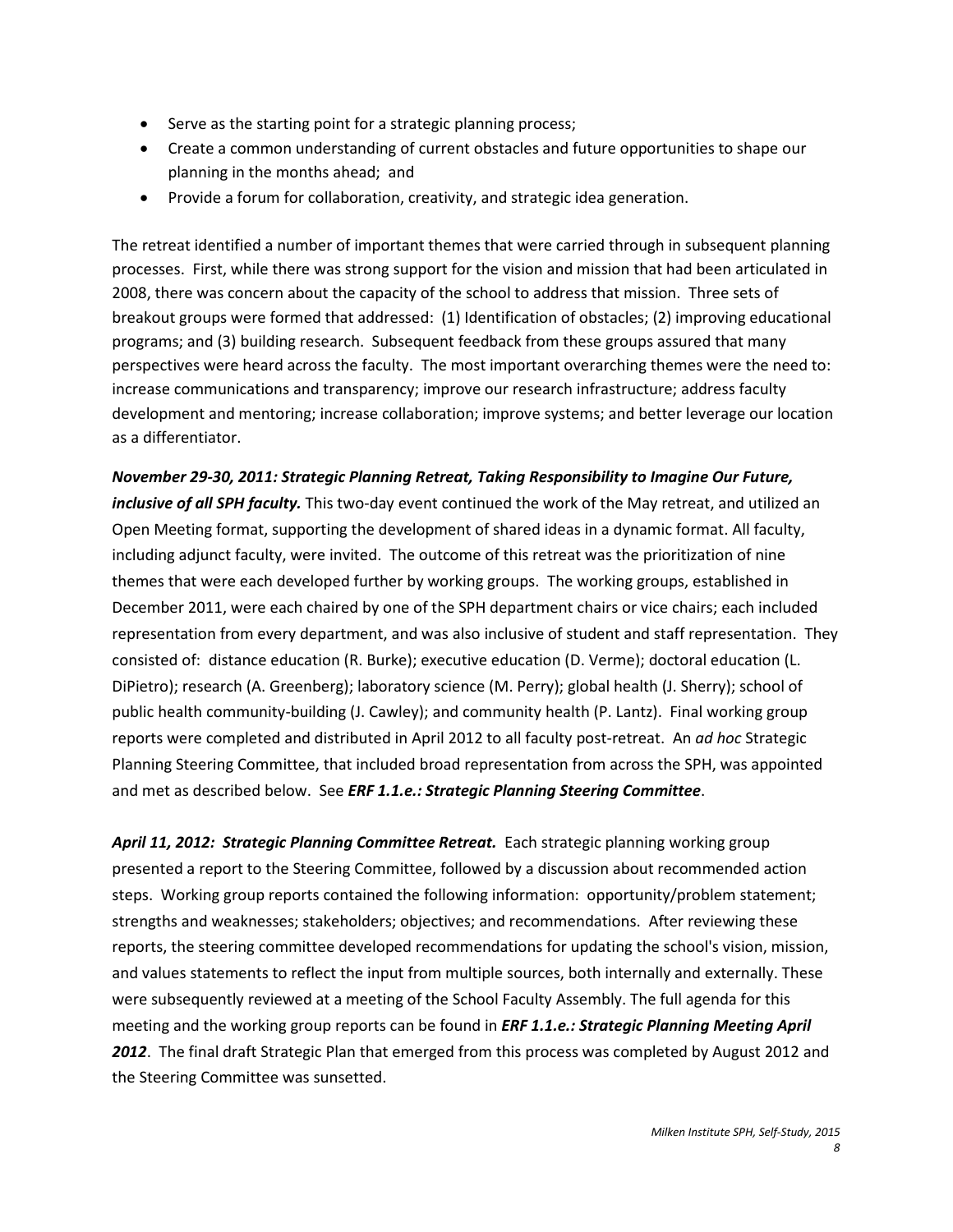*August 2012:* The University Provost issued a strategic plan that defined overall objectives for GW and established several cross cutting themes. The SPH Executive Committee added the university-wide objectives and themes and somewhat reorganized the SPH Strategic Plan to more clearly align it with the new GW plan.

*December 4, 2012:* With the hire of a new Associate Dean for Research, as well as several new researchoriented faculty, we held a second strategic planning retreat focused on the development of strategies to organize and build research in the SPH. Conclusions and recommendations from this effort were folded into the SPH strategic plan under the leadership of the Associate Dean for Research and reviewed along with the rest of the plan as described below.

*March 19, 2013:* Over the next several months, initial drafts went through multiple succeeding drafts as they were reviewed and revised by faculty, chairs, administrators, and staff leadership. Strategic Plan Draft 8 was approved by the SPH Faculty Assembly (*ERF 1.1.e.: Strategic Plan Draft*).

*May 2014***:** At the semi-annual SPH Faculty Assembly, the Dean presented a State of the School report that reviewed progress toward achievement of the SPH Strategic Plan. At that time, it was clear that many of the objectives established in November 2011 were well underway to completion.

#### **SECOND STRATEGIC PLANNING PHASE (2014-2015)**

*July 15-16, 2014, Strategic Planning Retreat:* The purpose of this retreat was to review outcomes of the first strategic planning process and refine the goals leading toward the advancement of opportunities for collaboration and development, and to advance the mission of the SPH. All faculty were invited, as well as well as key staff and student leadership.

This retreat began with an open-ended survey of all faculty; to identify key themes and issues, as well as interest among the participants in leading discussions of those issues. A second online survey invited the faculty to prioritize the ideas that had been suggested. All at the retreat were assigned to four groups covering the 19 high-priority themes that had emerged from the surveys. At the close of the meeting, each group leader presented a report, including conclusions and recommendations.

This strategic planning process identified a number of conclusions and recommendations that were incorporated into the SPH Strategic Plan, including:

- Aging: Support the existing Center for Healthy Aging in its efforts to establish grant support.
- Antibiotics: Establish a Center to study science and policy aspects of antibiotic resistant bacteria in the context of industrial agriculture usage of antibiotics.
- Big Data: Emphasize these skills in recruitment of new faculty.
- Chronic Disease: Recruit a chronic disease epidemiologist.
- Climate and Health: Establish a school-wide climate and health working group.
- DC Health: Identify a faculty leader who can pursue funding and create partnerships.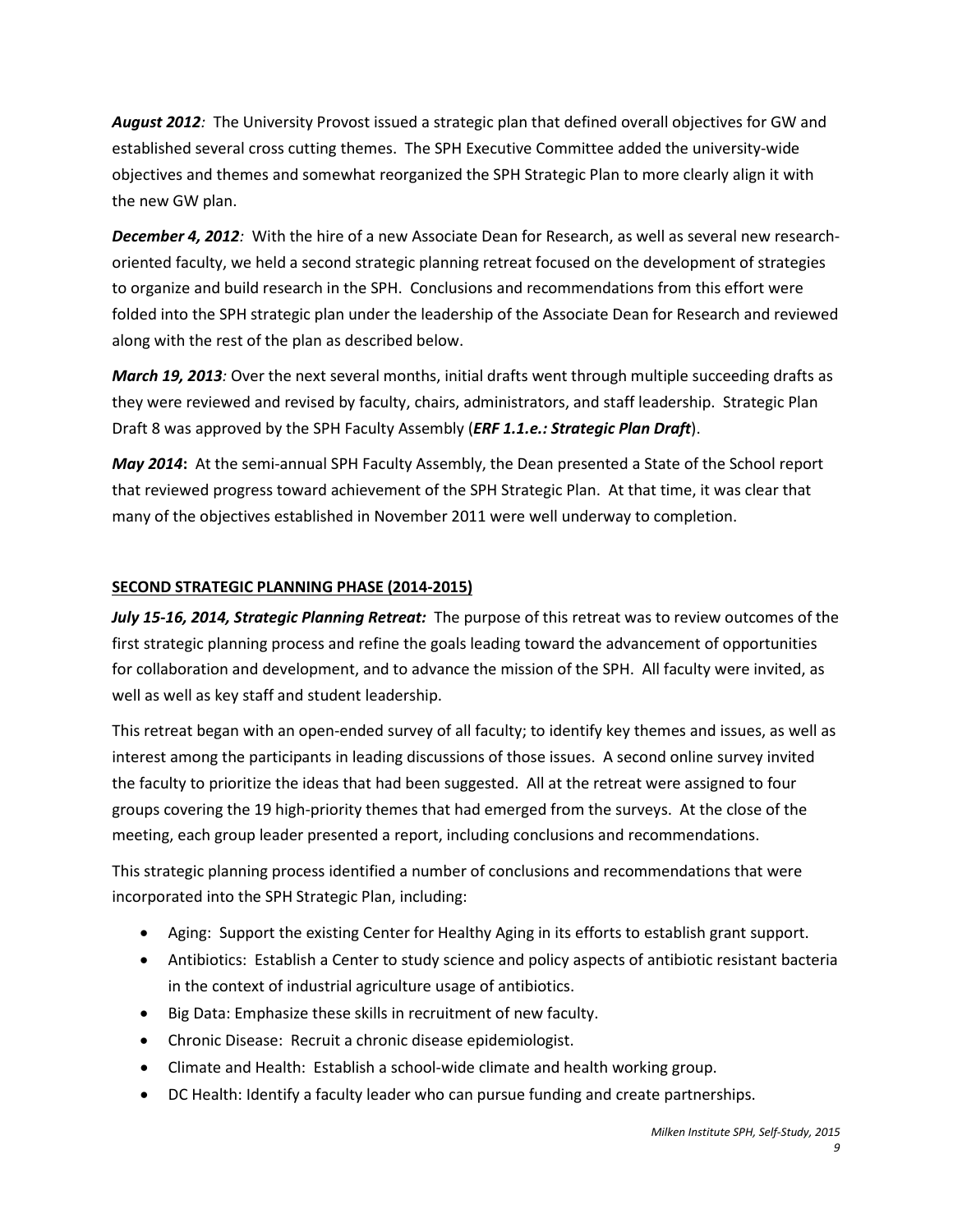- Health and healthcare disparities: Consider the establishment of a university-wide working group.
- Global chronic disease: Support the reorganization of the GW Center for Global Health.
- Healthcare system reform: Consider merging the departments of Health Policy and Health Services Management and Leadership. Establish a seminar focused on innovations. Identify potential targeted hires and corporate partners to build capacity.
- Healthcare workforce: Support and strengthen the existing healthcare workforce policy center.
- mHealth: Support and strengthen the existing mHealth collaborative and seek new corporate partnerships.
- Mental health: Support establishment of a mental health and wellness working group.
- Obesity: Work plan to be developed by the new Redstone Center. Recruit a faculty member for the new Sanofi professorship.
- Prevention policy: seek funding for a new prevention policy center.
- Reproductive health: Expand the work of the existing Jacobs Institute for Women's Health to encompass women's health globally.
- Translational research: Consider establishing a PhD in this area. Make this area a target for new faculty recruitments.

The SPH Executive Committee incorporated a number of these recommendations into continued SPH strategic planning. For example, three school-wide Education Task Forces were created:

- Undergraduate Education
- Methods Sequencing (Quantitative and Qualitative)
- Expedited MPH degree options

These Task Forces met throughout the remainder of 2014-15 and provided recommendations to the Executive Advisory Committee.

Strategic Planning Reports were provided and discussed at the following meetings:

- Chairs' Meeting, 7/17/14
- Executive Advisory Committee, 9/24/14
- Executive Advisory Committee, 10/23/14
- Executive Advisory Committee, 12/15/14
- Executive Advisory Committee, 1/9/15

The final stage in completion of this process will be to present a revised strategic plan, reflecting objectives that have been completed or are underway as well as new objectives emerging from the AY2014 retreat. In Spring 2016 we anticipate launching a new round of strategic planning.